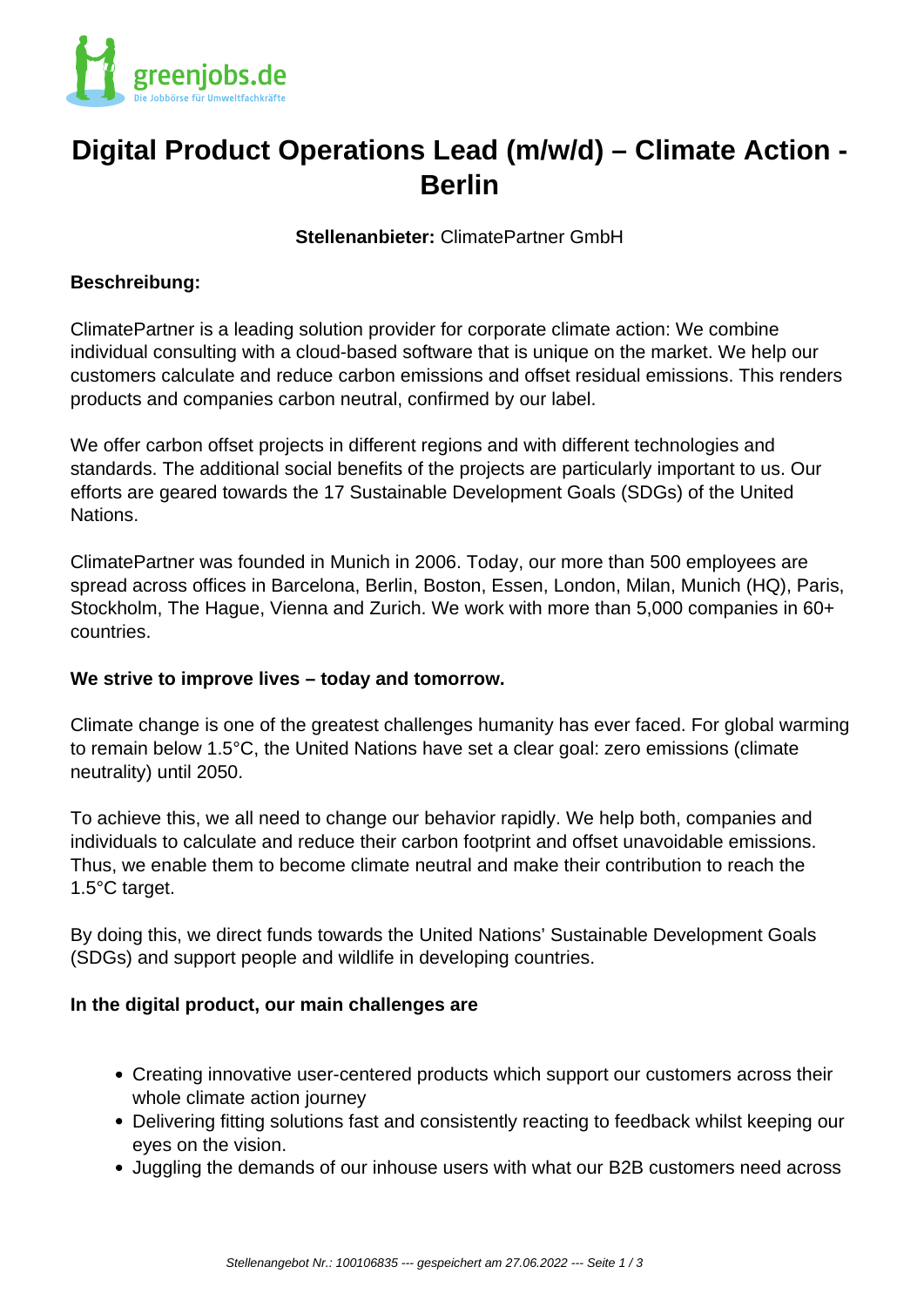

a wide range of industries

### **How we work**

We work in cross-functional and autonomous teams that co-create software solutions and take ownership from idea to impact.

As product operations lead you support these teams with everything that happens after delivery. Ensuring users are trained and aware of the changes coming, generating insights from data, setting up and optimizing support processes, fostering feedback from stakeholders and users. You bring it all together for the teams to have it at their fingertips and base their decisions on it.

We shape the way we work around principles like candid feedback, data-driven and cocreation. Based on these principles you gather and share best practices and help us to continuously optimize our product operations.

We work in co-located teams, and we also offer a hybrid work environment. We are idealists concerning our purpose, pragmatists with regards to getting stuff done and colleagues when it comes to reaching common goals or having an afterwork beer. We value everyone's life outside of work and go at a sustainable pace.

# **Your profile**

- You have experience in agile product organizations
- You enjoy building our product operations from scratch and enjoy adapting it continuously to our fast-changing organisation
- You start with the people and design the processes around their needs
- You always try to understand the problem first and have techniques to do so
- You have a tendency to go for pragmatic solutions first
- You derive your actions from data
- You seek out conversations to confirm what you are seeing in the data
- You have experience in setting up support processes
- Documenting, creating manuals and FAQs is something you enjoy doing
- You have excellent communication skills in English

Please send us your CV and cover letter in English.

## **Why us?**

We value transparency, open communication, and maintain a casual and easy-going work environment. ClimatePartner is a growing company in a market with great future prospects. Find out more about working at ClimatePartner at climatepartner.com/careers.